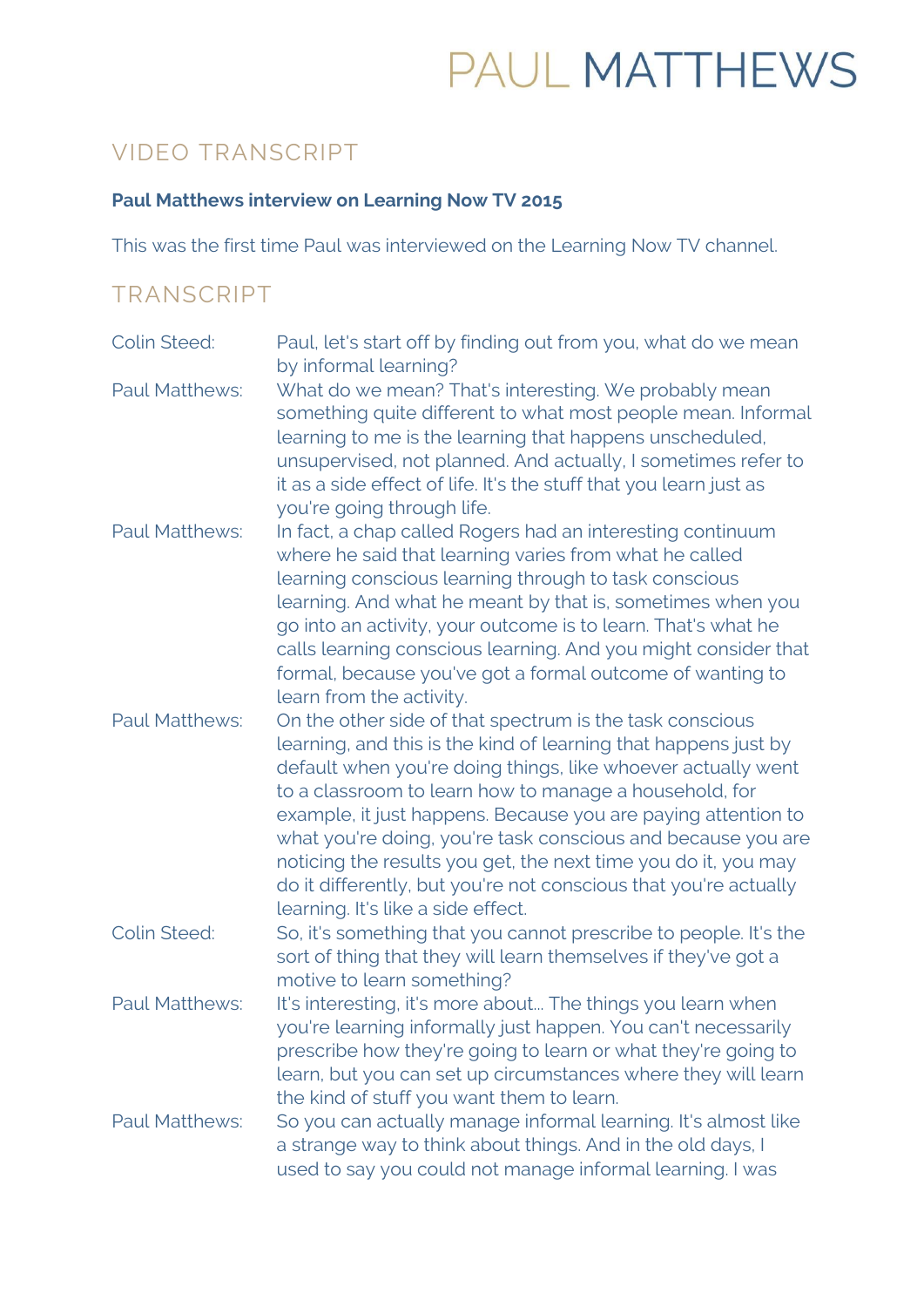|                       | wrong. You actually can manage it. And in order to do that,<br>there's a three-step process.                                                                                                                                                                                                                                                                                                                                                                                                                                      |
|-----------------------|-----------------------------------------------------------------------------------------------------------------------------------------------------------------------------------------------------------------------------------------------------------------------------------------------------------------------------------------------------------------------------------------------------------------------------------------------------------------------------------------------------------------------------------|
| <b>Paul Matthews:</b> | Like any learning you want to do, your first step is clearly at<br>some kind of level, control the outcomes that you're looking<br>to get. So you have to figure out as a first step, well what are                                                                                                                                                                                                                                                                                                                               |
| <b>Paul Matthews:</b> | my learning outcomes from whatever we're going to do?<br>The next step is to send people into situations or experiences<br>or social interactions where they will do things, activities, tasks<br>that you've set them, and by doing them they'll end up<br>learning stuff. Hopefully, it's the stuff that you've planned on<br>them learning as a result of them doing those activities. So if<br>you design those activities carefully, you will end up with<br>them learning the kind of things that you want them to learn in |
| <b>Paul Matthews:</b> | the context that they are doing those activities.<br>And then the third step of that process is to bring them back<br>and say, okay, debrief them on the activities and understand,<br>have they learned what you hoped they'd learn? If not, correct                                                                                                                                                                                                                                                                             |
|                       | it. If not, add to it. Or you may even send them back to do the<br>activities all over again, but with a slightly better or different<br>briefing. So it's a three step process of controlling, and then<br>letting go of control and then re-controlling.                                                                                                                                                                                                                                                                        |
| <b>Paul Matthews:</b> | But while they're actually out there doing the activities,<br>learning, you must be completely hands off. And that's where<br>it needs to stay informal. So while they're away, they're doing<br>their activities, you've got to be completely hands off.                                                                                                                                                                                                                                                                         |
| <b>Paul Matthews:</b> | What a lot of organizations and people do is they try and<br>control the activities, and that's where they ruin the<br>informality, by trying to control all three steps. Or the other<br>thing they do is they send them off to do some activities, but<br>then they don't bring the control back in to verify what's been<br>learned. They let control go, and it just goes. And there's no<br>further step. So that's how most people get it wrong when<br>they're trying to "implement" informal learning.                    |
| <b>Colin Steed:</b>   | Right, I understand. So this model that we've heard about, this<br>70:20:10. I think I'm right in saying that people think it's a<br>formula. So 10% must be done formally, 20% must be done<br>this way, and 70% must be done informally. Is that incorrect?                                                                                                                                                                                                                                                                     |
| <b>Paul Matthews:</b> | Well, it's definitely not a formula. It's not a recipe. You're not<br>going to bake the learning cake by using that recipe<br>effectively. Sometimes it'll work, most of the time it won't. And<br>I think 70:20:10's funny thing, as I love it and I hate it.                                                                                                                                                                                                                                                                    |
| <b>Paul Matthews:</b> | And the reason I love it is because it's focusing learning and<br>development people on the learning that's happening outside<br>of the classroom. That in and of itself is a wonderful thing,<br>because that learning outside of the classroom has always                                                                                                                                                                                                                                                                       |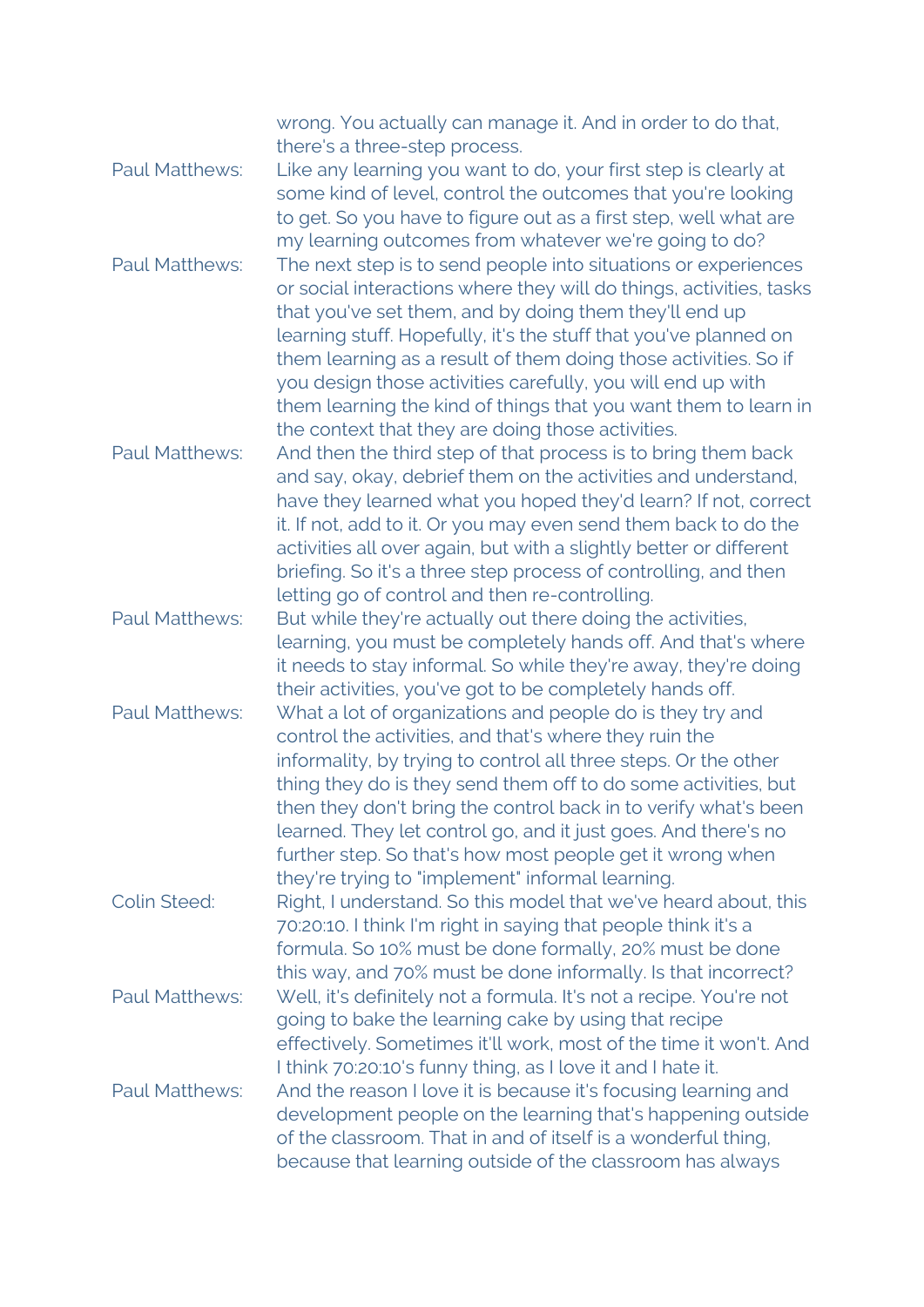|                       | gone on, it's always been there. It's been there ever since, as<br>cave men, we were watching our uncle put a piece of flint on<br>the end of the stick. That's informal learning, observational<br>learning, experiential, and so on. Then when you start<br>throwing the stick, you learn different things.                                                                                                                                                                                                                    |
|-----------------------|----------------------------------------------------------------------------------------------------------------------------------------------------------------------------------------------------------------------------------------------------------------------------------------------------------------------------------------------------------------------------------------------------------------------------------------------------------------------------------------------------------------------------------|
| <b>Paul Matthews:</b> | So that's why I like it, is it's helping people focus on the out of<br>classroom stuff, which is vitally important to any organization.<br>Every organization would fail completely if the only things<br>people learned, they learned in a classroom. Every<br>organization without question would fail totally. So they are                                                                                                                                                                                                    |
| <b>Paul Matthews:</b> | reliant on non-classroom learning, and that's a fact.<br>Now the reason I hate the model is what you've just alluded<br>to is people start thinking it's a recipe. And that's the worst<br>way And it's not just people who should know better. I saw<br>on a blog recently, on a very large learning management<br>system supplier, a blog which actually said, the perfect way to<br>learn, and this 70:20:10 in that ratio. I was horrified to see that<br>coming across on a large system supplier. Absolutely<br>horrified. |
| <b>Paul Matthews:</b> | So, somebody on their blog writing team has clearly got<br>things very wrong. It is not a recipe and a moment's thought<br>would clearly help you understand it absolutely can't be a<br>recipe. If someone's fairly new in role, you are going to have<br>to give them a lot more formal stuff to get them going to<br>provide the skeleton, and then they can go and operationalize<br>that. And as they operationalize it, they'll learn more things.                                                                         |
| <b>Paul Matthews:</b> | So, it's definitely not a recipe. And that's one of the reasons I<br>hate it, is people try and use it as a recipe. Or what they do is<br>they dress up formal learning, in another coat of clothes, and<br>they call it informal. Because what they do is they take the<br>content they would normally deliver formerly in a classroom,<br>they divide it up a little bit, and deliver some of that content<br>via some different methods. And I think in doing so, they're                                                     |
| <b>Paul Matthews:</b> | now satisfying some kind of 70:20:10 strategy.<br>And actually, that's not the case. And the reason primarily is<br>the stuff that people learn informally is different to the stuff<br>that they learn formally. It's like if you can give someone some<br>theory, they can say, oh yes, here's, I don't know, the four<br>primary steps to negotiation or something. Until they go and<br>actually do those steps in a real situation, they've not learned                                                                     |
| <b>Paul Matthews:</b> | all the little bits around those steps.<br>So the stuff they learn informally by experience or by talking<br>to others and hearing stories, is the extra bits that wrap<br>around the formal models and frameworks and theory and<br>stuff that you can learn in a classroom. So both are absolutely                                                                                                                                                                                                                             |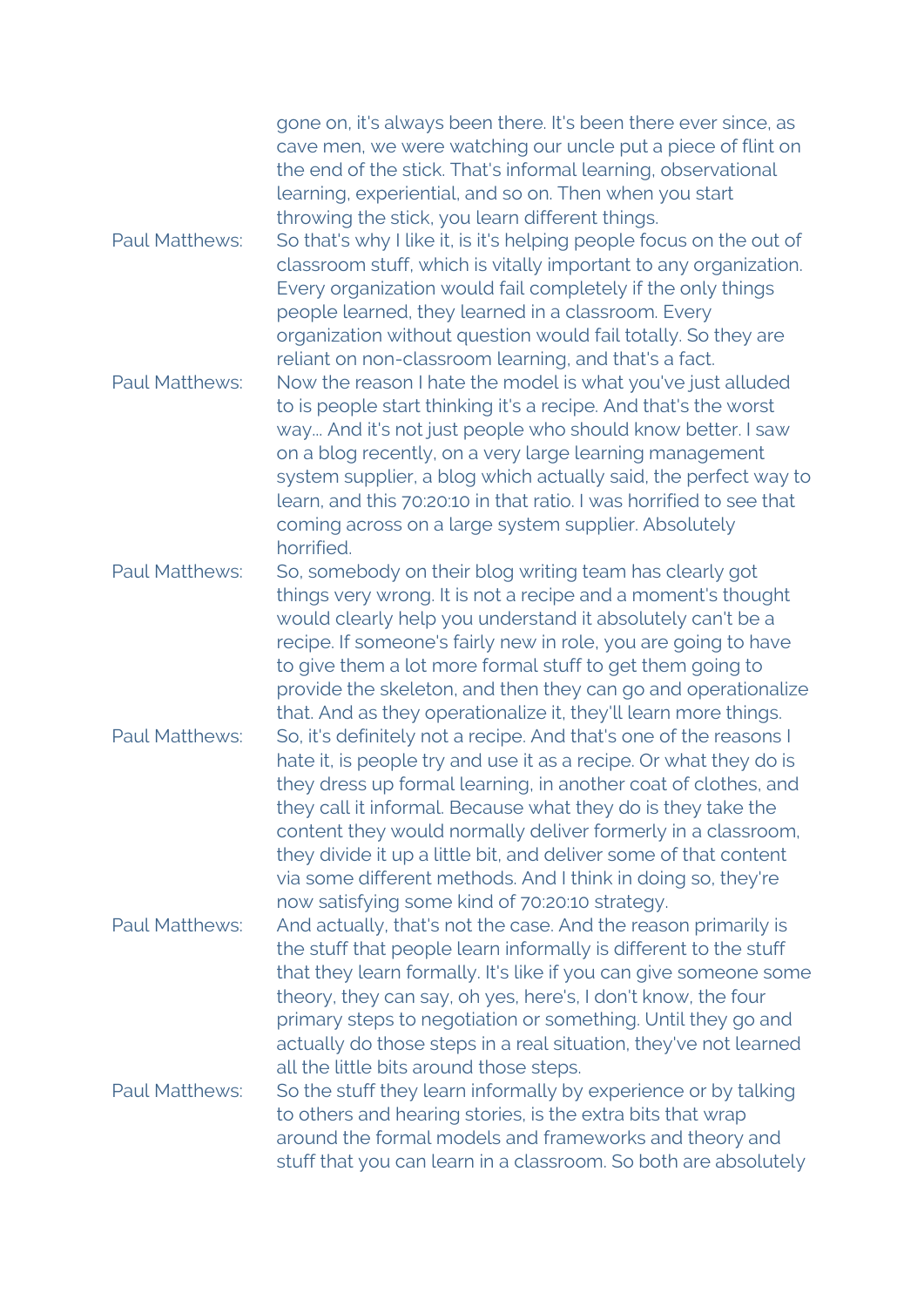|                                              | essential. I'm not for a minute ever going to say we don't need<br>the formal stuff. We do absolutely need it. But that ratio So<br>love informal learning. I like the model, but as soon as you<br>start talking about the model, ditch the numbers.                                                                                                                                                                                                                                                                     |
|----------------------------------------------|---------------------------------------------------------------------------------------------------------------------------------------------------------------------------------------------------------------------------------------------------------------------------------------------------------------------------------------------------------------------------------------------------------------------------------------------------------------------------------------------------------------------------|
| <b>Colin Steed:</b>                          | Yeah, it's the prescriptive, you must do 70, you must be 20,<br>you must be 10, or else you're not doing it right. That's what I<br>wanted to get. Yeah.                                                                                                                                                                                                                                                                                                                                                                  |
| <b>Paul Matthews:</b>                        | Where the model really helps is when you're talking to senior<br>executives, because if you say to anybody, particularly<br>someone who's been in post a long time, they probably have<br>not done much formal training for a long time. So chances are<br>when you say to them, "We need to focus on informal<br>learning," they'll say, "Well, what's that all about?" And it's<br>about trying to get that on the agenda of the executive board,<br>because you obviously want to get some budget to do some<br>stuff. |
| <b>Paul Matthews:</b>                        | You can say to them, "Well actually, how much of what you<br>know in order to do your job, did you learn in a classroom, and<br>how much did you learn some place else?" And those 70:20:10<br>figures, when they reflect on that, will say, "Yeah, that<br>probably feels about right for me." And so therefore, the<br>model's very easy for them to get their heads around. So<br>that's what's quite nice about it.                                                                                                   |
| <b>Colin Steed:</b>                          | Yeah. I mean, the first time I heard the term informal learning<br>was not that long ago, funnily enough. And it was at one of<br>the LPI conferences where we had Charles Jennings who<br>then worked at Reuters. And he put up a slide and said Well,<br>he was introducing this model, or really, it's not a model, is it?<br>It's an approach.                                                                                                                                                                        |
| <b>Paul Matthews:</b>                        | Yes. It's a philosophy. I'd like to call it a philosophy rather than<br>a model. Yeah.                                                                                                                                                                                                                                                                                                                                                                                                                                    |
| <b>Colin Steed:</b>                          | And he put the numbers up, and he said, "10% of your learning<br>is probably formal, and yet, you spend all your budget on<br>that." And that's the first time I thought, tell me more. And<br>that's when I first It wasn't that long ago, I don't know how<br>many years ago, but So really, all of this is just learning,<br>really, isn't it?                                                                                                                                                                         |
| <b>Paul Matthews:</b><br><b>Colin Steed:</b> | Yes.<br>And some people might say, "Why are we trying to<br>compartmentalize all of this?" But what would we suggest<br>would be a good way for an organization, who at the moment,<br>are doing everything formally? How can we encourage them<br>to look at what's being done informally, and to promote that,<br>and to change the way they're doing their learning and their<br>training?                                                                                                                             |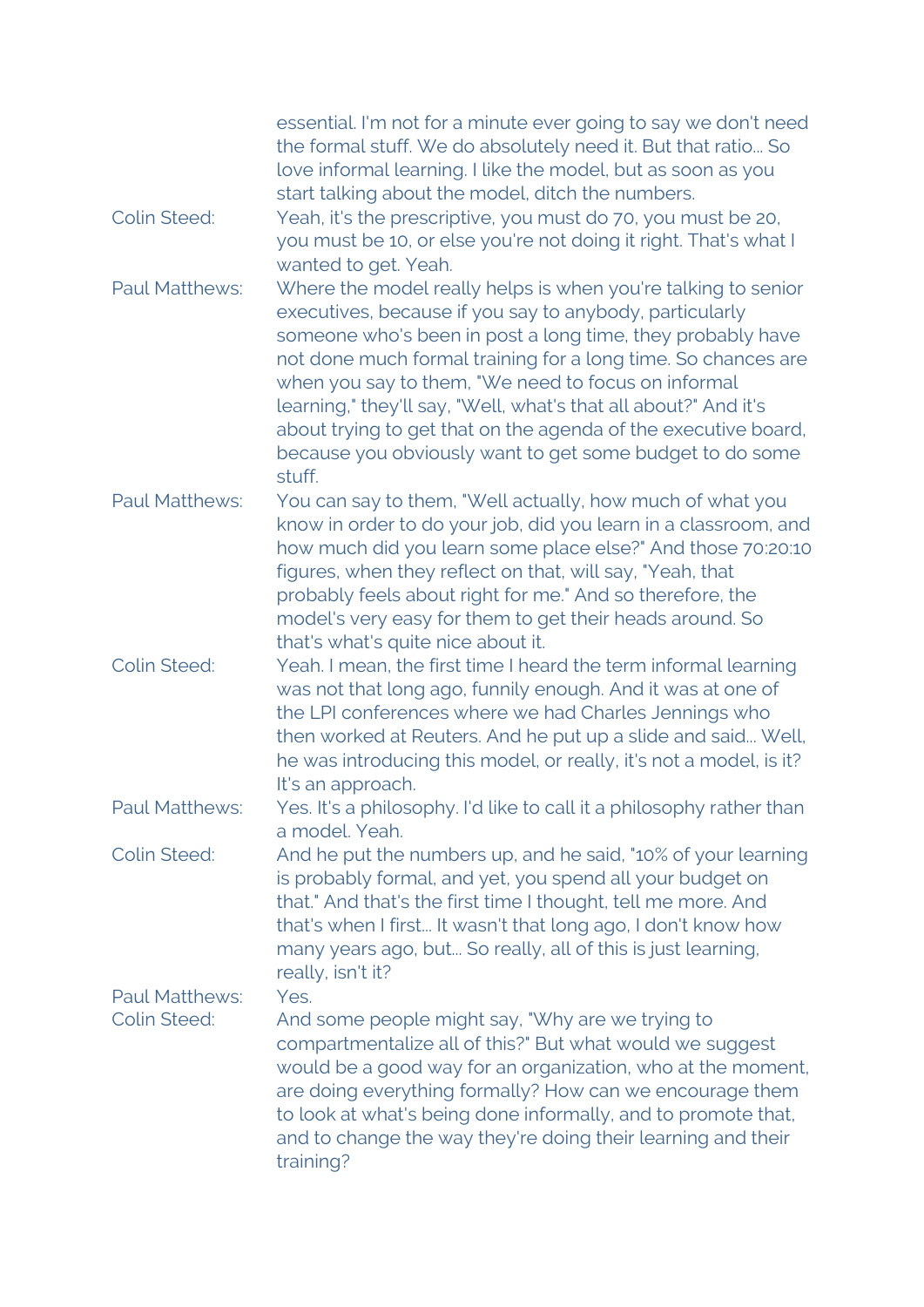| <b>Paul Matthews:</b> | I think in order to do that it's got to get onto the executive<br>agenda, effectively. Because until it's there, the learning and<br>development department, no matter how much they<br>proselytize about it, are going to struggle because people<br>eventually have to sign off the budget. So it does depend on<br>how the brand of L&D within that particular organization                                                                                                                                                                                                                                                                                                                                                                                                                                                                                                           |
|-----------------------|------------------------------------------------------------------------------------------------------------------------------------------------------------------------------------------------------------------------------------------------------------------------------------------------------------------------------------------------------------------------------------------------------------------------------------------------------------------------------------------------------------------------------------------------------------------------------------------------------------------------------------------------------------------------------------------------------------------------------------------------------------------------------------------------------------------------------------------------------------------------------------------|
| <b>Paul Matthews:</b> | So it's always a bit difficult to give a recipe on how to go about<br>doing that. But there's a very simple little story I heard once<br>from someone, a senior L&D guy in a large pharmaceutical<br>company actually, and he'd just been telling me about a<br>project he'd done on the risk assessment of a restructure they<br>were considering. And the biggest risk that was identified was<br>the knowledge walking out the door when they offered all the<br>various packages.                                                                                                                                                                                                                                                                                                                                                                                                    |
| <b>Paul Matthews:</b> | And he said, "I knew that was going to happen. We all know<br>that's the biggest risk, in particularly in an industry like ours,<br>there are a lot of long serving people. And when they walk, a<br>huge amount goes out the door." And then he asked me the<br>question, "How can I get informal learning onto" He'd just<br>read my book so that he was really fired up about that. And,<br>"How can I get it onto the agenda of the senior team?" And I<br>said, "Well, you've just given me the answer." And he said,<br>"What do you mean?" And I said, "Well, you've just told me<br>that your risk assessment is about knowledge walking out the<br>door. Now, if you knew what that knowledge was, therefore<br>you could train it. You could set some training courses up and<br>deliver it to the people who were still staying behind, and you<br>would not have a problem." |
| <b>Paul Matthews:</b> | So in effect, by saying that the knowledge walking out the<br>door is the biggest risk, you're tacitly saying you don't know<br>what that knowledge is, and you can't train it. So how did<br>those people learn that stuff? They learned it through<br>experience. So the senior team calls informal learning,<br>experience. They don't call it informal learning. So when you<br>talk to the senior team, talk about experience, don't talk about<br>informal learning. You see, there's a difference.                                                                                                                                                                                                                                                                                                                                                                                |
| <b>Paul Matthews:</b> | So the way you speak to them. And as soon as they say it's<br>experience that matters, they automatically know that without<br>that experience spread across the organization, the<br>organization's dead in the water. It's like that guy from HP<br>once said, "if only we knew what HP knows"                                                                                                                                                                                                                                                                                                                                                                                                                                                                                                                                                                                         |
| <b>Colin Steed:</b>   | Yes. Yeah. Thank you very much, Paul. Just one thing for the<br>viewers, have you got some information, that if they want to<br>explore this more, where they could find that?                                                                                                                                                                                                                                                                                                                                                                                                                                                                                                                                                                                                                                                                                                           |